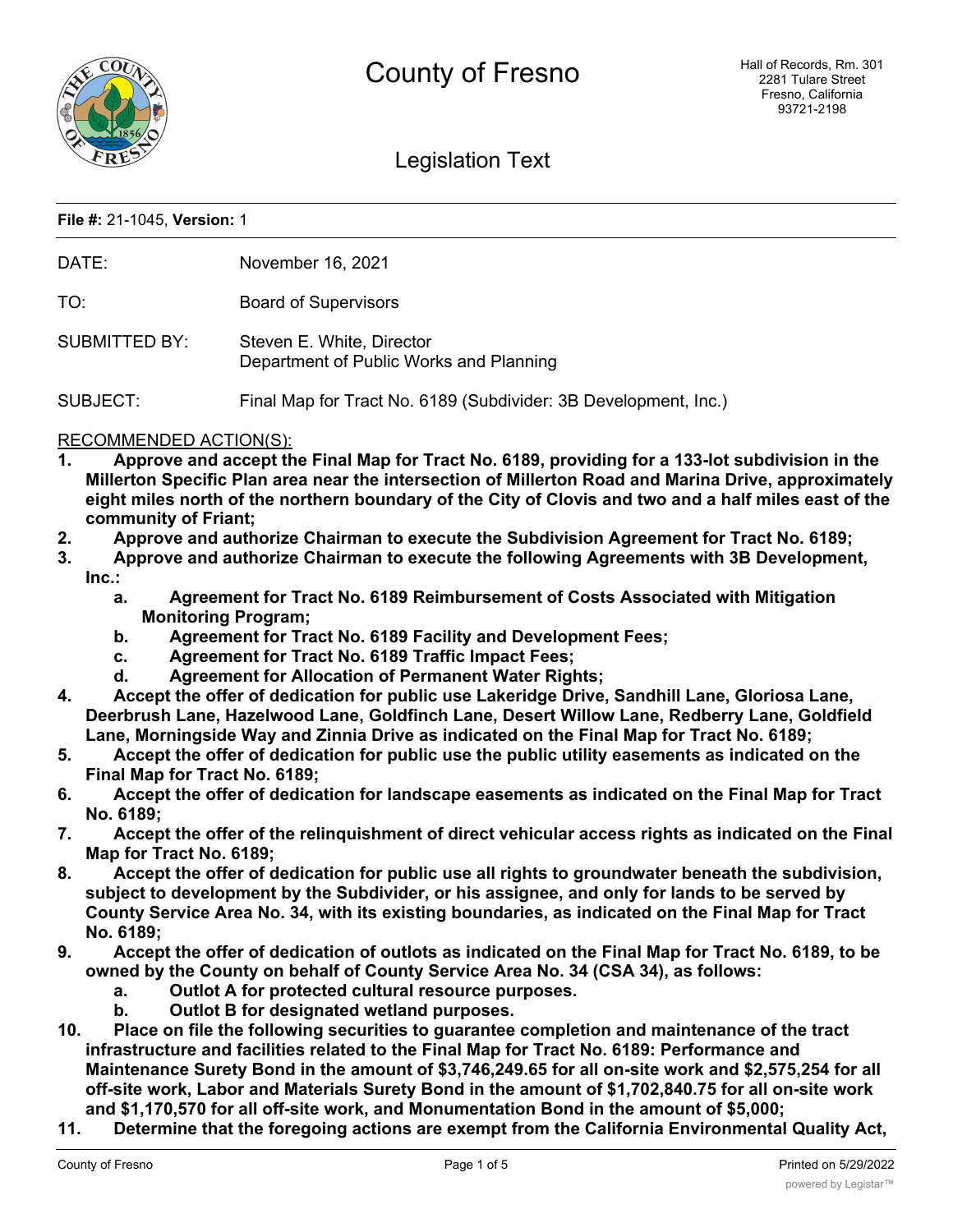#### **Public Resources Code, section 21000, and the following related to the Final Map for Tract No. 6189.**

Tract No. 6189 is the second phase of Vesting Tentative Tract No. 4968 and represents the third Final Map in the Millerton Specific Plan area that if recorded, will result in a133-lot subdivision in the R-1-C (c) (Single-Family Residential Conditional, 9,000 square-foot minimum parcel size, R-1(c) (Single Family Residential Conditional, 6,000 square-foot minimum parcel size) and the R-2 (c) (Low Density Multiple Family Residential, 6,600 square-foot minimum parcel size) located on the south side of Millerton Road between Brighton Crest Subdivision and Friant-Kern Canal shown on Exhibit A.

Adoption of the recommended actions will provide for the fulfillment of the tract requirements and allow for recordation of the Final Map and construction of the tract infrastructure and facilities (improvements). All application fees per the County Master Schedule of Fees have been paid. Conditions of approval have been met or have been addressed by separate agreement, and requested documents were provided. The Subdivider has posted security in the form of a Performance and Maintenance Surety Bond to guarantee completion of the improvements, a Labor and Materials Bond to guarantee payment to all contractors and material suppliers, and a Monumentation Bond to ensure the placement of all required survey monuments (Fresno County Ordinance Code, Section 17.56.040).

The recommended actions were all required either directly as or through the fulfillment of the conditions of approval associated with Vesting Tentative Tract Map No. 4968, Classified Conditional Use Permit No. 2956, Site Plan Review No. 7082 or Mitigation Measures adopted and/or approved through the associated Initial Study. This item pertains to a location in District 5.

## ALTERNATIVE ACTION(S):

The recommended actions were all required either directly as or through the fulfillment of the Conditions of Approval associated with the Vesting Tentative Tract Map No. 4968, Classified Conditional Use Permit No. 2956, Site Plan Review No. 7082 or Mitigation Measures adopted and/or approved through the associated Initial Study. Tract No. 6189 is phase two of Vesting Tentative Tract No. 4968. Your Board may deny any or all of the recommended actions identified above. Denial will require your Board to identify the action or actions being denied and to direct staff accordingly.

## FISCAL IMPACT:

There is no Net County Cost associated with the recommended actions. The Subdivider has paid a Final Map Fee as required by the County Master Schedule of Fees.

Creation of lots and development thereon will increase the assessed value of the property, thereby generating additional revenue to the County through property taxes. However, public facilities and services will be impacted by the project and the additional costs associated with these activities may offset the potential additional revenue. To reduce some of these costs, the County has annexed the Subdivider's land into a Mello-Roos District for the financing of enhanced police protection services by the Fresno County Sheriff-Coroner's Office. The Subdivider has also executed an agreement and covenant with the Fresno County Fire Protection District for the establishment of a Fire Station Fee to be paid with each Building Permit that is issued and for the levying of an annual benefit assessment for enhanced fire protection services.

#### DISCUSSION:

On December 14, 2000, the Planning Commission approved Initial Study Application No. 4665, Classified Conditional Use Permit Application No. 2956, Site Plan Review Application No. 7082, and Vesting Tentative Tract Map Application No. 4968, a subdivision of a 146-acre parcel on the south side of Millerton Road between Friant and Auberry Roads as shown on Exhibit A. The Vesting Tentative Tract Map included 308 lots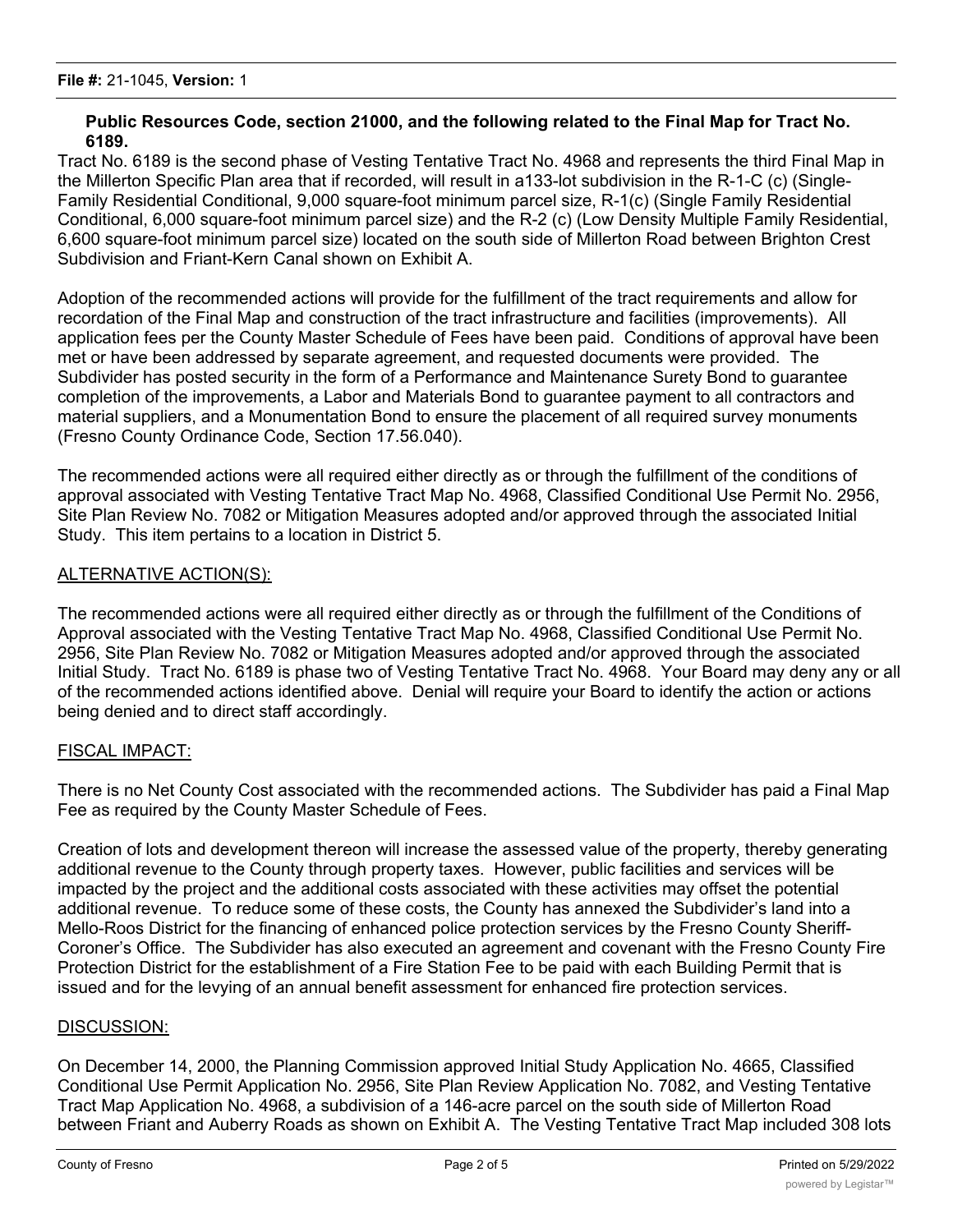in the R-1 (c) (Single Family Residential Conditional, 6,000 square-foot minimum parcel size), R-2 (c) (Low Density Multiple Family Residential, 6,600 square-foot minimum parcel size) and the R-1-C (c) (Single Family Residential Conditional, 9,000 square-foot minimum parcel size), Zone Districts. The Final Map for Tract No. 6189 is phase two of the Vesting Tentative Tract Map and includes 133 lots.

Tract No. 6189 includes the development of approximately 1.5 miles of public roads. The tract also includes the development of outlots for preserving wetland areas and cultural resources where needed. Once the Subdivider has completed the improvements associated with the aforementioned, the public roads and outlots will be accepted into CSA 34 Zone "G". Maintenance of these improvements will be provided through CSA 34 Zone "G".

# **SUBDIVISION AGREEMENT:**

Fresno County Ordinance Code section 17.48.400, subd. (A) requires the Subdivider to enter into an agreement with the County when the Subdivider has not completed all tract improvements by the recordation of the Final Map. With respect to this tract, the Subdivider has constructed only a portion of the subdivision improvements at the time of the preparation of this agenda item and is requesting to enter into a Subdivision Agreement with the County to allow for the completion of the improvements after the Final Map records.

The Subdivision Agreement provides a schedule for the construction of the improvements identified on the improvement plans approved by and on file with the Department of Public Works and Planning on January 24, 2020 (On-Site), and November 13, 2020 (Off-Site) with a final completion date being December 31, 2023. During that time, the Subdivider will be required to provide a surety bond as security for the faithful performance of the work. Upon the Subdivider's completion and your Board's acceptance of the improvements, the Subdivider will be required to provide maintenance of the public roads constructed with Tract Map No. 6189 for a period of two years. In addition, the Subdivider will be required to provide maintenance for the electrical and mechanical equipment associated with the water and sewer infrastructure for a period of one year after acceptance of the work by your Board. After completion of the required maintenance periods, the surety bonds provided for said maintenance can be released through future Board action.

## **MITIGATION MONITORING AGREEMENT:**

The Agreement for Reimbursement of Costs Associated with Mitigation Monitoring Program, recommended for approval, places money in an account to be used for county staff costs associated with mitigation monitoring. The agreement provides that the Subdivider account for all county costs, with any remaining money left in the account trust fund be reimbursed to the Subdivider at the conclusion of the services.

## **TRAFFIC FEE AGREEMENT:**

To offset the development's incremental impact on area-wide roads, the Subdivider is proposing to enter into an agreement to pay fees in an amount equal to its pro rata share of costs for the mitigation of traffic impacts associated with Tract No. 6189, as required by the tract's mitigation measures. Your Board approved the amount of the Traffic Impact Fee on July 9, 2019, based on a Traffic Impact Analysis dated March 2019. The fees will be placed into accounts to help finance the cost of future road improvements including the signalization of various intersections and road widening along Friant, Millerton, and Auberry Roads. These fees include a 3% administration fee to account for county administrative costs.

## **FACILITY AND DEVELOPMENT FEE AGREEMENT:**

The Facility and Development Fees Agreement, recommended for approval, provides that the Subdivider pay fees in an amount equal to its pro rata share of costs for construction of improvements specific to the Millerton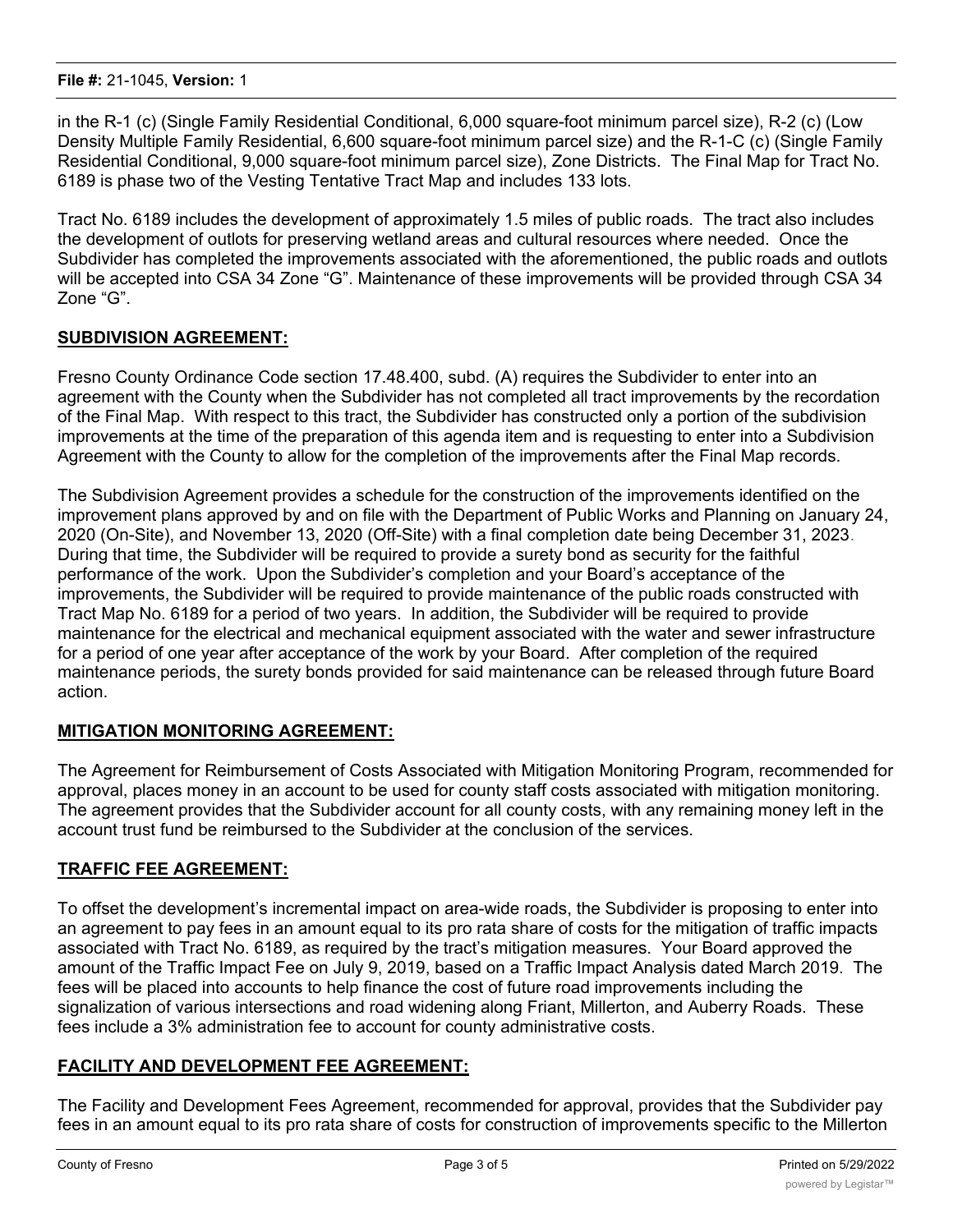New Town area. Your Board approved the amount of the Facility and Development Fee on February 25, 2020. The fees will be placed in accounts administered by the County and may be used for reimbursement to future subdividers that construct more than their pro rata share of certain improvements for full build-out of the Millerton New Town area. This agreement and fee structure are included as required by the Millerton New Town Infrastructure Plan and Implementation Procedures and includes a 3% administration fee to account for county administrative costs.

## **WATER RIGHTS AGREEMENT**

Water supply to Tract No. 6189 will be provided by CSA 34 from surface water from Millerton Lake through the Allocation of Permanent Water Rights Agreement recommended for approval.

The Allocation of Permanent Water Rights Agreement provides for payment to the County for the Subdivider's pro rata share of reimbursing the County's capital investment in the construction of the Cross Valley Canal. With the execution of this agreement, a permanent allocation will be made to Tract No. 6189 from the County's Cross Valley Canal exchange water out of Millerton Lake.

# **EASEMENTS:**

The majority of the aforementioned improvements identified on the plans approved by the Department will be constructed within easements being dedicated to the County for public uses as indicated on the Final Map. These easements are necessary for the construction of public roads and the placement of public utilities. In addition to the easements being offered for dedication, outlot parcels are being dedicated for uses as specified on the Final Map. These uses include wetlands preservation and cultural preserves. Maintenance of these easements and outlots will be provided and paid for through CSA 34 Zone "G".

Also being offered for dedication is the relinquishment of direct vehicular rights to lots fronting upon Lakeridge Drive. The relinquishment is required as a condition of approval of Vesting Tentative Tract Map Application No. 4968 for the purposes of limiting direct access to the higher traffic volume roads serving the development.

The offer of dedication of all rights to groundwater beneath the subdivision, subject to development by the Subdivider, or his assignee, and only for lands to be served by CSA 34 within its existing boundary is being done to fulfill a condition of approval of Vesting Tentative Tract Map No. 4968.

## **CEQA DETERMINATION:**

Recommended Actions 1 to 11 are encompassed within the previously-certified Environmental Impact Report No. 84051409 that was prepared for the Millerton Specific Plan. Under section 15162, subd. (a) of the CEQA Guidelines, no further environmental review is necessary for approval of the Recommended Actions.

Furthermore, Initial Study No. 4665, which was prepared and adopted for Tentative Tract Map No. 4968, did not identify any significant effects or any new information that previously identified effects are more significant. As stated above, Tentative Tract Map No. 4968 encompassed the area included in Tract No. 6189, which is the second phase of Tentative Tract Map No. 4968. Accordingly, circumstances do not exist that would necessitate a subsequent Environmental Impact Report section 15162 of the CEQA Guidelines.

With your Board's approval, the Conditions of Approval associated with the Vesting Tentative Tract Map No. 4968, Classified Conditional Use Permit No. 2956, Site Plan Review No. 7082 or Mitigation Measures adopted and/or approved through the associated Initial Study No. 4665, will be fulfilled.

## REFERENCE MATERIAL: